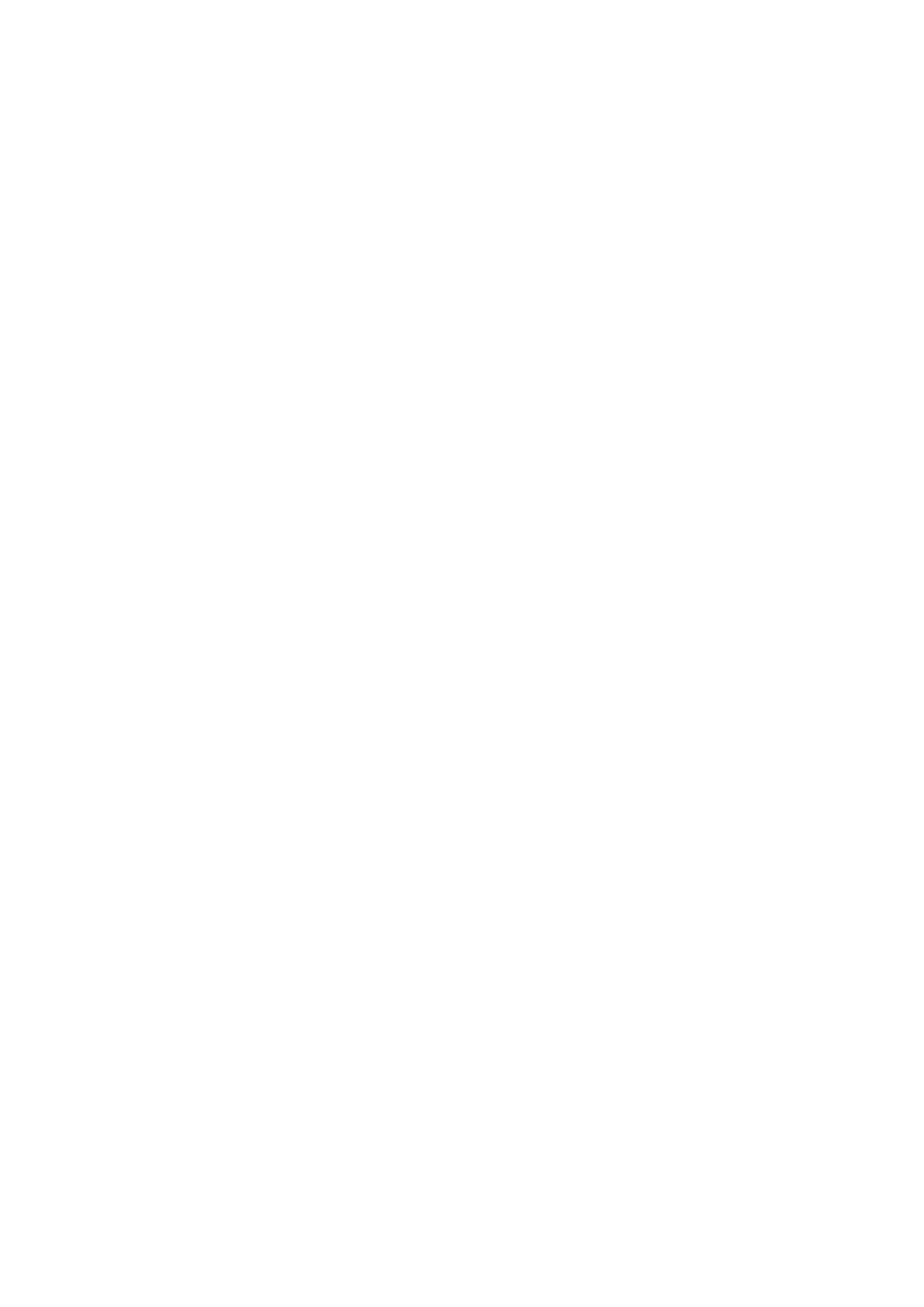Page

## **Contents**

|  | - 9 |
|--|-----|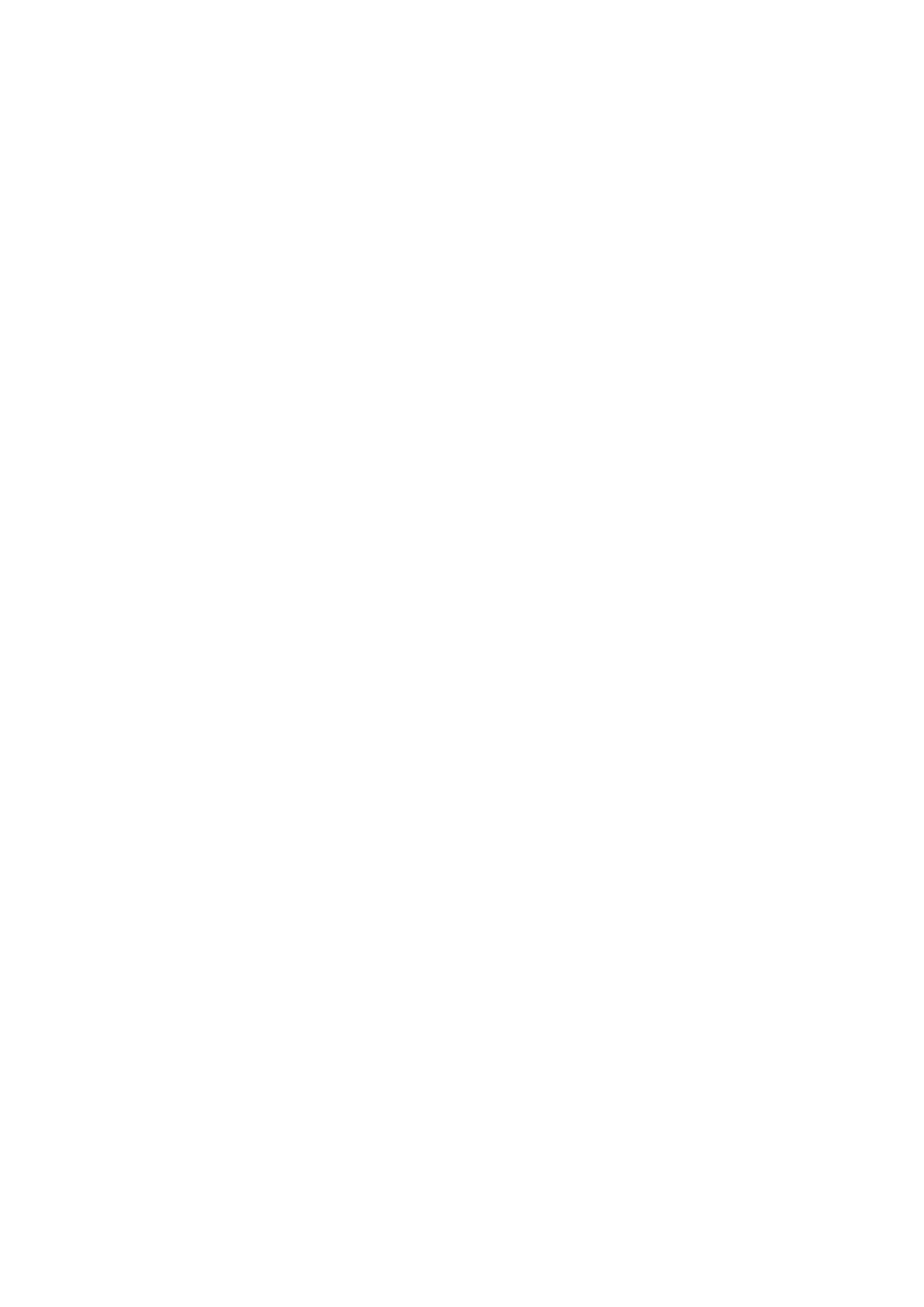## <span id="page-4-0"></span>**I. Obituaries**

## **Mr Arnaldo Lopes Sussekind**

- **1.** The Director-General announces with deep regret the death, on 9 July 2012 in Rio de Janeiro, of Mr Arnaldo Lopes Sussekind, former member of the Committee of Experts on the Application of Conventions and Recommendations and Government delegate of Brazil to the Governing Body and to the International Labour Conference. His death coincided with his 95th birthday. He was still working only days before.
- **2.** Mr Sussekind graduated in law from the University of Brazil and rose to be one of the foremost Brazilian, and indeed Latin American, experts on labour law. He was the last surviving member of the commission appointed in 1942 by President Getúlio Vargas of Brazil to draw up a consolidated body of the country"s labour laws; at that time he was only twenty-four years old. He joined the Ministry of Labour in 1955 and from 1964 to 1965 held the post of Minister for Labour and Social Welfare. He subsequently presided over the Upper Labour Tribunal of Brazil.
- **3.** Arnaldo Lopes Sussekind became associated with the ILO as early as 1947, at which time he was appointed as an Expert on the Governing Body"s Correspondence Committee on Recreation, and thereafter through attendance of many sessions of the International Labour Conference, beginning in 1951 and continuing until 1965. As Minister for Labour and Social Welfare, he led his country"s delegation to the Conference in 1964 and 1965. He was appointed by the Governing Body as a member of the Committee of Experts on the Application of Conventions and Recommendations in 1969. In 1975, he resigned from the Committee in order to take up the role of Government representative of Brazil on the Governing Body, a role he continued to fulfil until 1981. In that year he was reappointed to the Committee of Experts and he continued to serve in that capacity until 1990.
- **4.** The many renewals of his membership of the Committee of Experts bear witness to the value placed on Mr Sussekind"s participation, which saw him work under several Directors-General of the ILO, as well as with various Directors of the International Labour Standards Department. He brought to his work on the Committee the full range of his experience as a jurist, steeped in the intricacies of labour law. He approached his work with the highest degree of legal competence, but always in a spirit of friendly cooperation. As Francis Blanchard mentioned to Professor Sussekind, in a letter of thanks for his contribution to the work of the Organization, his profile coincided perfectly with that of a committee composed of persons whose technical competence was recognized worldwide, able to exercise their functions in complete independence and objectivity.
- **5.** Arnaldo Lopes Sussekind received many honours from his country and internationally, including the Grand Cross of the Order of Merit of Labour of Brazil and the Grand Cross of the National Order of Rio Branco. At the ILO he will be remembered for the accuracy and precision of his legal analysis, for his absolute commitment to the values of the ILO and for his staunch defence of social justice.

## *Draft decision*

**6.** *The Governing Body invites the Director-General to convey its condolences to the Government of Brazil and to the family of Mr Arnaldo Lopes Sussekind.*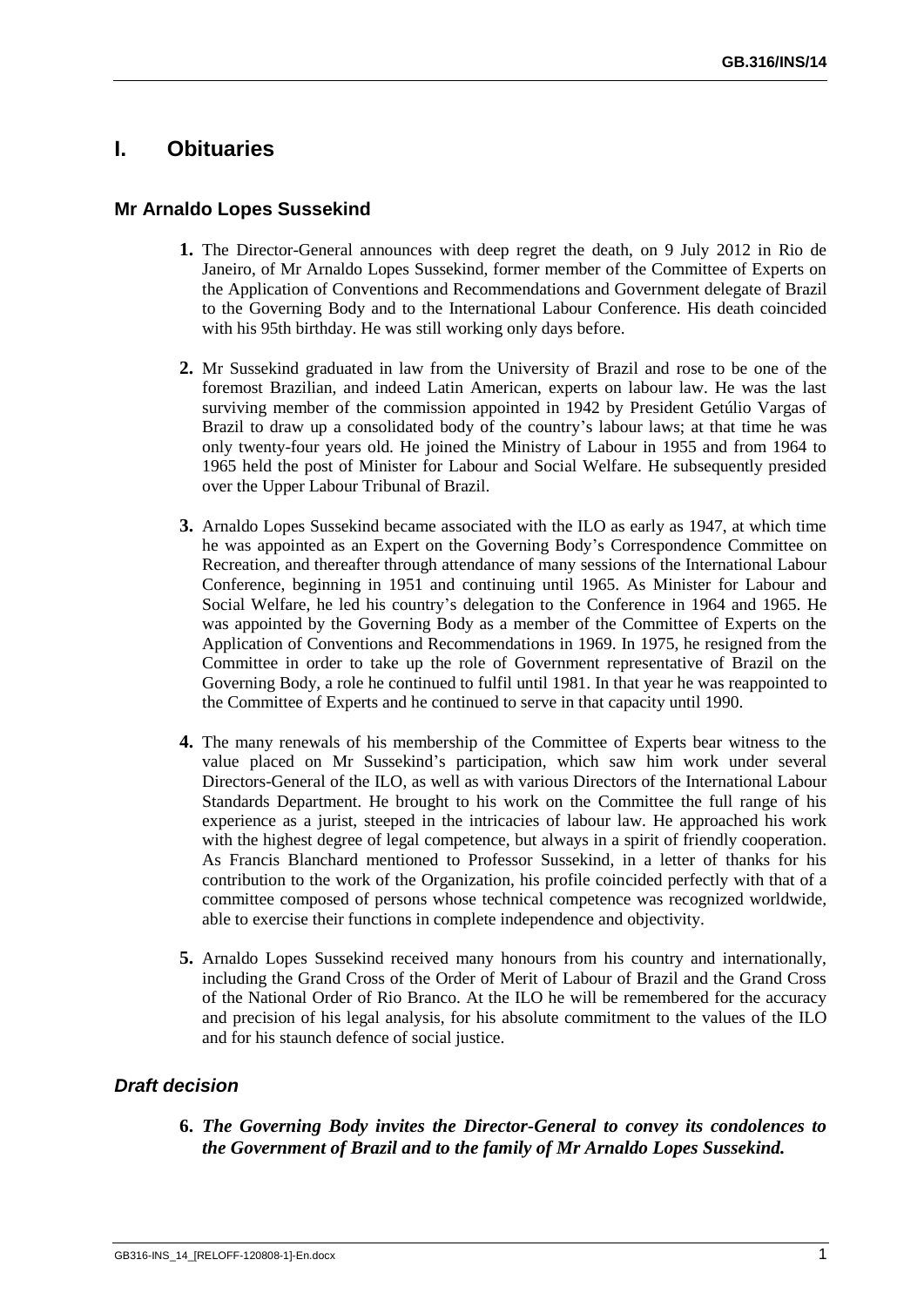## **Mr Thabo Makeka**

- **7.** The Director-General announces with deep regret the death, on 13 September 2012, of Mr Thabo Makeka, Employer member of the Governing Body of the International Labour Office and Executive Director of the Association of Lesotho Employers and Business.
- **8.** Mr Makeka was born in 1947 in Lesotho. He spent his undergraduate years at the University of Botswana, Lesotho and Swaziland and the University of Edinburgh, completing a bachelor's degree in law. He continued his law studies at the master's level at the University of Columbia in New York.
- **9.** Mr Makeka had a distinguished and remarkable career. He worked as an advocate of the High Court and Appeal Court of Lesotho from 1970 to 1972. He held many distinguished positions at the international level, including representing Lesotho as Ambassador to the United States and Mexico from 1976 to 1979. He also held the post of Ambassador to the United Nations.
- **10.** Mr Makeka first entered as a Government member of the Governing Body of the ILO in 1987. A year later, he joined the Employers" group and became Executive Director of the Association of Lesotho Employers and Business. He contributed significantly to the strategic development of the Pan-African Employers' Confederation, acting as vicepresident from 2003 onwards. He also represented the international business community at the International Labour Conference in 2001, speaking on behalf of the Employers' group during the adoption of the Convention on Safety and Health in Agriculture.
- **11.** Mr Makeka tirelessly promoted and defended the ideals of both employers' organizations and private enterprises, nationally and internationally. Despite the devastating effects of economic and financial crisis on less developed countries, he was optimistic that there would soon be signs of a recovery and that a tripartite approach was the best way to deal with the crisis. He firmly believed that the situation could only be rectified by collective, consensual action, and that no group should seek to take any advantage from it. He was a professional, a man of strong conviction and imbued with a sense of fairness and objectivity in all his dealings. The Secretary-General of the International Organisation of Employers said that "the work that Mr Makeka accomplished at the international level is greatly appreciated by IOE members everywhere" and that he would be greatly missed.

## *Draft decision*

**12.** *The Governing Body invites the Director-General to convey its condolences to the President of the Association of Lesotho Employers and to the family of Mr Thabo Makeka.* 

## **Pak Djimanto**

- **13.** The Director-General announces with deep regret the death, on 15 September 2012, of Pak Djimanto, former Employer member of the Governing Body and delegate to the International Labour Conference.
- **14.** Mr Djimanto was the Secretary-General and then Chairman of the Employers" Association of Indonesia (APINDO), and had been a Governing Body member since 2011. He was moreover a strong supporter of ILO activities in his country and attended the 15th Asia and the Pacific Regional Meeting (Kyoto, 4–7 December 2011) as the Employer delegate for Indonesia. He was a highly respected member of the international employer community, and spoke passionately in support of sustainable enterprises. As a "shoemaker" employer, he had the reputation of being appreciated by the workers in his company and by his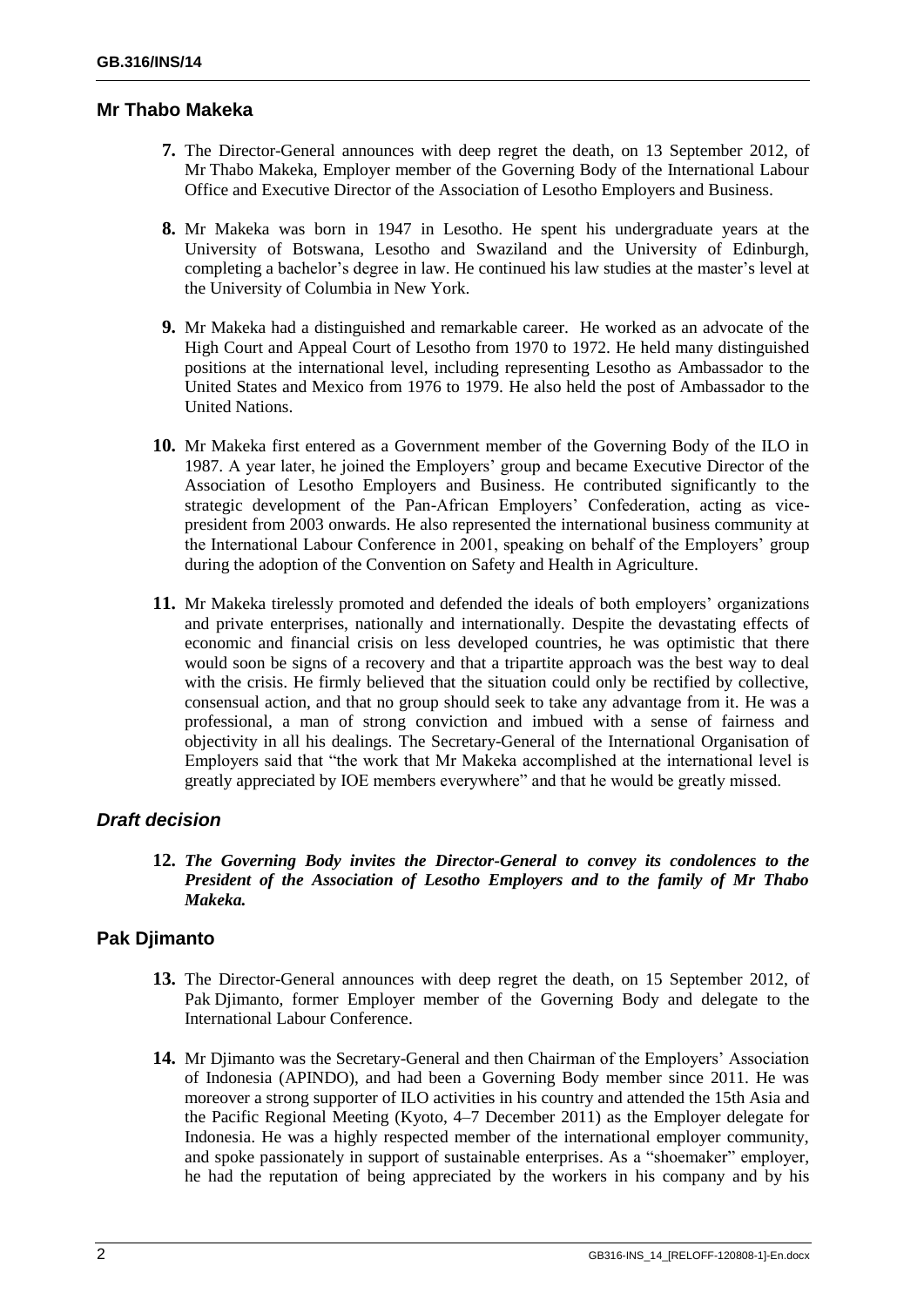colleagues, who recognized him for the man of consensus that he was, firmly grounded in a culture of tripartism and the fundamental principles of the ILO. He was the initiator and guiding force behind the Employee Management Cooperation Programme, conceived as a tool for enterprise development. The Programme was piloted in cooperation with the ILO, and has subsequently become one of the more popular programmes at the APINDO Training Centre. Mr Djimanto was a pleasant and well-liked man, whose heart, in the words of a former ILO staff member who knew him well, was simply "in the right place in matters of industrial relations and human resource management, in which he consistently insisted on looking at the "common interest"".

**15.** He will be greatly missed by all who had the opportunity to work with him, particularly his colleagues in Asia and those in the Governing Body, for the acuity of his judgement, for the strength of his social convictions and for his profound kindness and humanity.

#### **Draft decision**

**16.** *The Governing Body invites the Director-General to convey its condolences to Pak Djimanto's family and to the President of APINDO.*

## <span id="page-6-0"></span>**II. Membership of the Organization**

**17.** Under the terms of article 1(3) of the Constitution and article 27 of the Standing Orders of the International Labour Conference, a Member of the United Nations may become a Member of the International Labour Organization by communicating to the Director-General its formal acceptance of the obligations of the Constitution.

#### **Membership of the Republic of South Sudan**

- **18.** In a letter received on 29 April 2012, the Government of the Republic of South Sudan, which has been a Member of the United Nations since 14 July 2011, communicated to the Director-General its formal acceptance of the obligations of the Constitution of the International Labour Organization.
- **19.** The Republic of South Sudan accordingly became the 184th member State of the International Labour Organization on 29 April 2012.

#### **Membership of the Republic of Palau**

- **20.** In a letter dated 2 May 2012, received on 29 May 2012, the Government of the Republic of Palau, which has been a Member of the United Nations since 15 December 1994, communicated to the Director-General its formal acceptance of the obligations of the Constitution of the International Labour Organization.
- **21.** The Republic of Palau accordingly became the 185th member State of the International Labour Organization on 29 May 2012.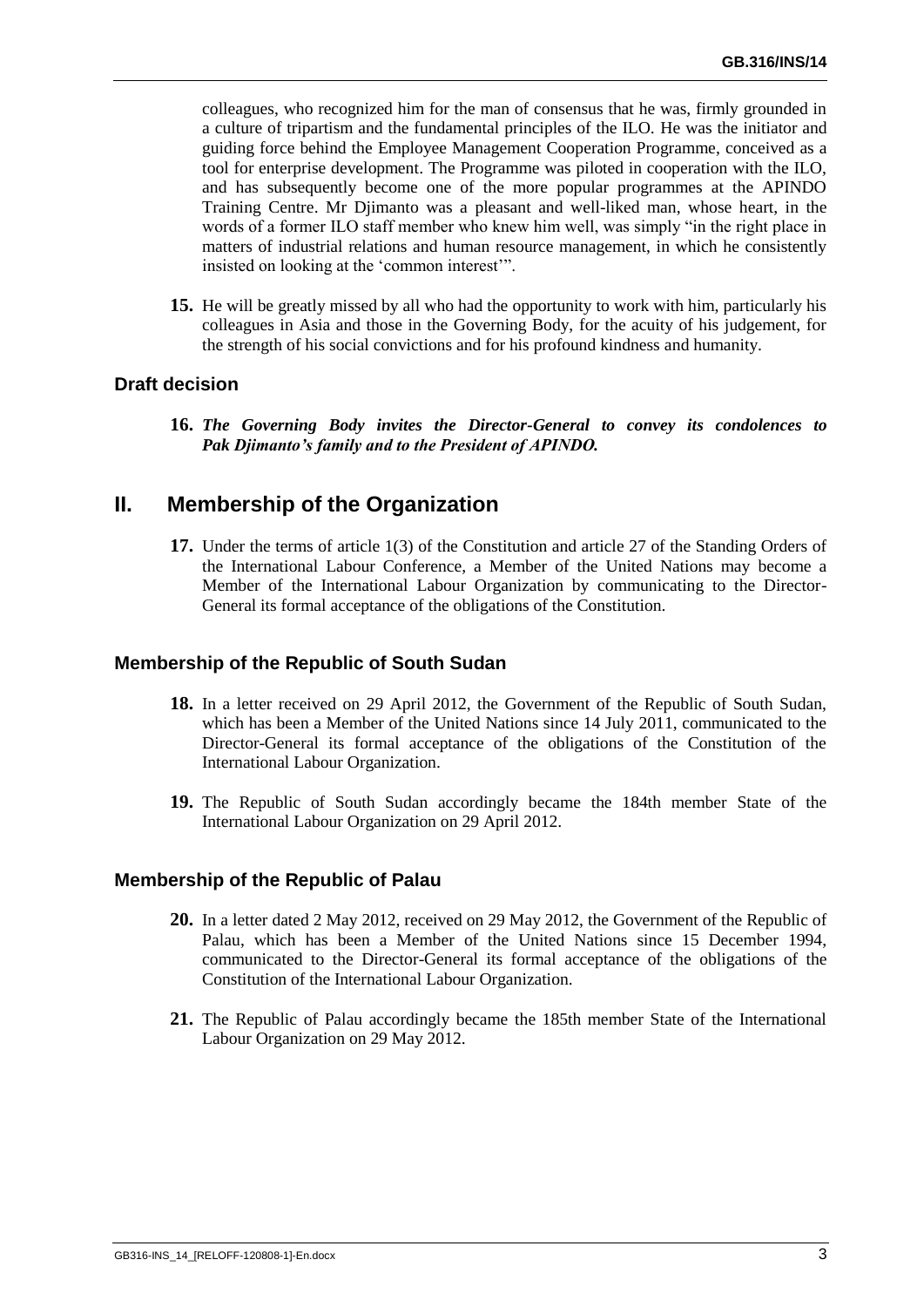## **III. Progress in international labour legislation**

## **Ratifications of Conventions**

**22.** Since the information submitted to the 313th Session of the Governing Body to 17 September 2012, the Director-General has registered the following 40 ratifications of international labour Conventions.

## *Bahrain*

*Ratification registered on 7 March 2012:*

Minimum Age Convention, 1973 (No. 138)

## *Benin*

*Ratification registered on 10 January 2012:*

Maternity Protection Convention, 2000 (No. 183)

## *Bulgaria*

*Ratification registered on 1 March 2012:*

Occupational Health Services Convention, 1985 (No. 161)

## *Cyprus*

*Ratification registered on 20 July 2012:*

Maritime Labour Convention, 2006

## *Grenada*

*Ratification registered on 26 June 2012:*

Occupational Safety and Health Convention, 1981 (No. 155)

## *Honduras*

*Ratification registered on 13 April 2012:*

Maximum Weight Convention, 1967 (No. 127)

*Ratification registered on 12 June 2012:*

Tripartite Consultation (International Labour Standards) Convention, 1976 (No. 144)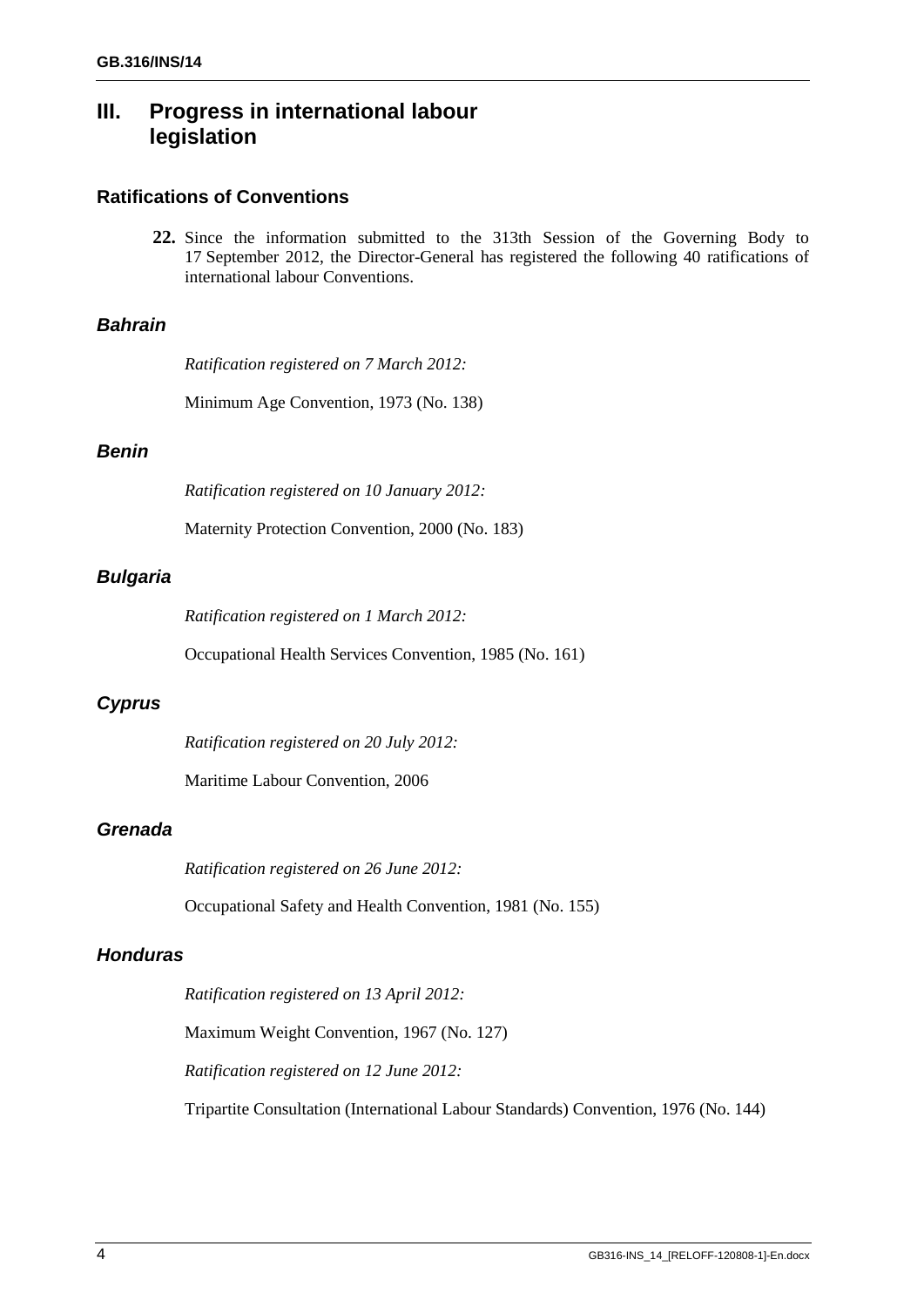## *Kazakhstan*

*Ratification registered on 13 June 2012:*

Maternity Protection Convention, 2000 (No. 183)

#### *Latvia*

*Ratification registered on 12 August 2011:*

Maritime Labour Convention, 2006

#### *Malaysia*

*Ratification registered on 7 June 2012:*

Promotional Framework for Occupational Safety and Health Convention, 2006 (No. 187)

## *Mauritius*

*Ratification registered on 13 September 2012:*

Domestic Workers Convention, 2011 (No. 189)

### *Republic of Moldova*

*Ratification registered on 10 February 2012:*

Labour Statistics Convention, 1985 (No. 160)

#### *Montenegro*

*Ratification registered on 19 April 2012:*

Maternity Protection Convention, 2000 (No. 183)

### *Palau*

*Ratification registered on 29 May 2012:*

Maritime Labour Convention, 2006

#### *Philippines*

*Ratification registered on 20 August 2012:* Maritime Labour Convention, 2006 *Ratification registered on 5 September 2012:* Domestic Workers Convention, 2011 (No. 189)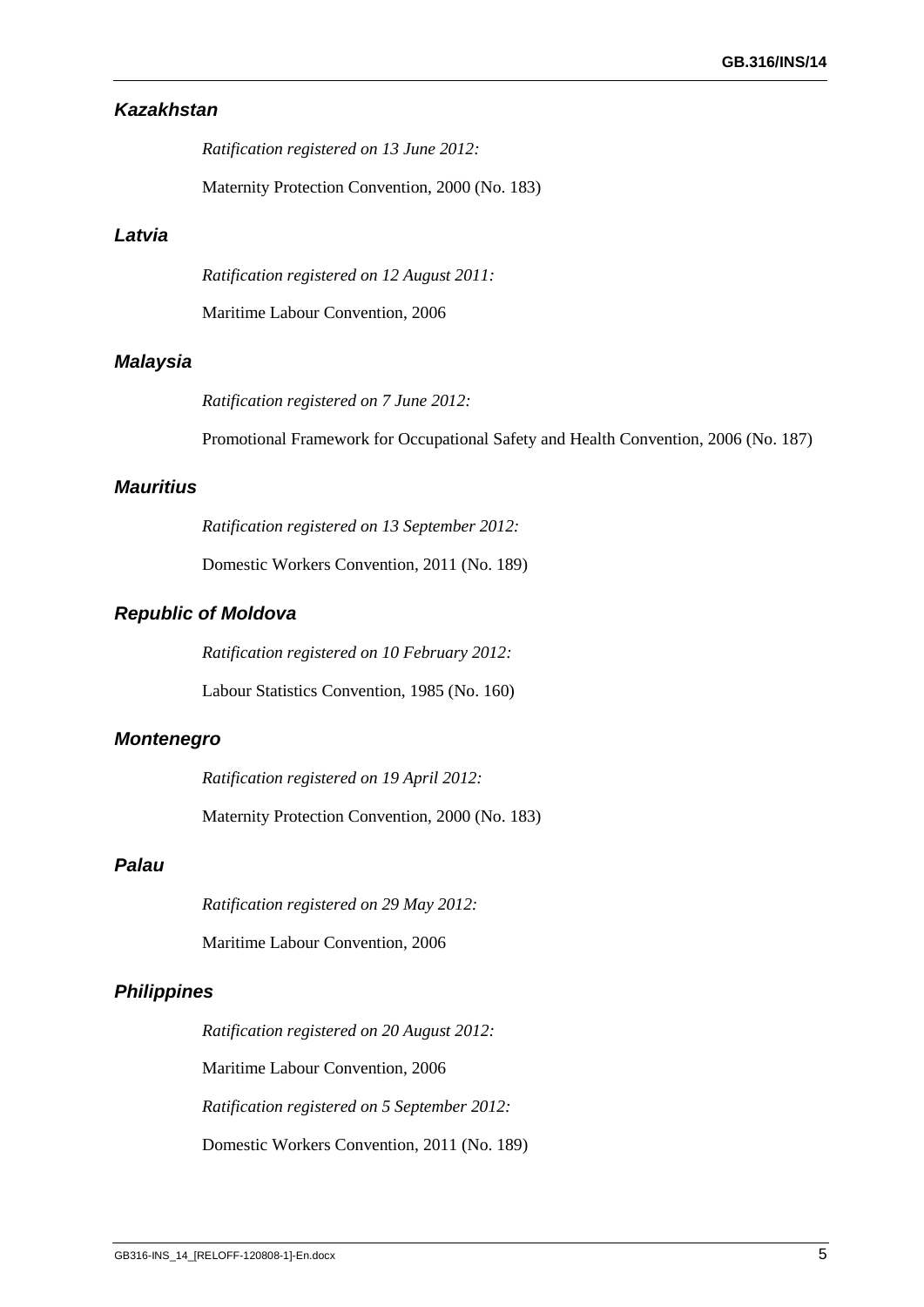#### *Poland*

*Ratification registered on 3 May 2012:*

Maritime Labour Convention, 2006

## *Russian Federation*

*Ratification registered on 10 February 2012:*

Prevention of Major Industrial Accidents Convention, 1993 (No. 174)

*Ratifications registered on 20 August 2012:*

Maritime Labour Convention, 2006

Protection of Workers' Claims (Employer's Insolvency) Convention, 1992 (No. 173)

#### *Saint Kitts and Nevis*

*Ratification registered on 21 February 2012:*

Maritime Labour Convention, 2006

## *Singapore*

*Ratification registered on 11 June 2012:*

Promotional Framework for Occupational Safety and Health Convention, 2006 (No. 187)

#### *Solomon Islands*

*Ratifications registered on 13 April 2012:*

Freedom of Association and Protection of the Right to Organise Convention, 1948 (No. 87)

Right to Organise and Collective Bargaining Convention, 1949 (No. 98)

Equal Remuneration Convention, 1951 (No. 100)

Abolition of Forced Labour Convention, 1957 (No. 105)

Discrimination (Employment and Occupation) Convention, 1958 (No. 111)

Worst Forms of Child Labour Convention, 1999 (No. 182)

#### *Sweden*

*Ratification registered on 12 June 2012:*

Maritime Labour Convention, 2006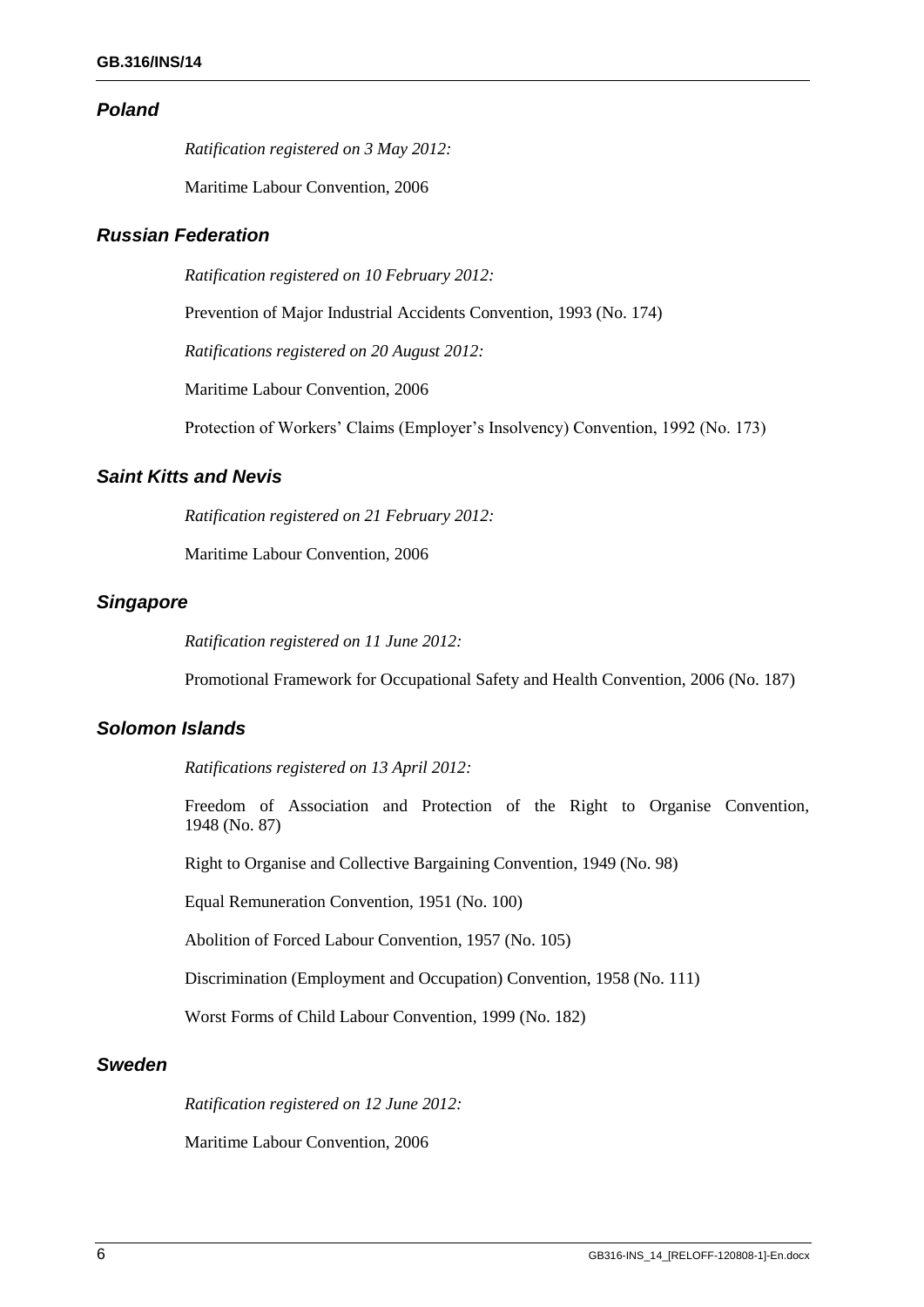## *Tajikistan*

*Ratification registered on 29 May 2012:*

Home Work Convention, 1996 (No. 177)

### *Togo*

*Ratification registered on 14 March 2012:*

Maritime Labour Convention, 2006

*Ratifications registered on 30 March 2012:*

Labour Inspection Convention, 1947 (No. 81)

Employment Policy Convention, 1964 (No. 122)

Labour Inspection (Agriculture) Convention, 1969 (No. 129)

Labour Administration Convention, 1978 (No. 150)

Promotional Framework for Occupational Safety and Health Convention, 2006 (No. 187)

### *Turkmenistan*

*Ratification registered on 27 March 2012:*

Minimum Age Convention, 1973 (No. 138)

#### *Tuvalu*

*Ratification registered on 16 February 2012:*

Maritime Labour Convention, 2006

## *Uruguay*

*Ratification registered on 14 June 2012:*

Domestic Workers Convention, 2011 (No. 189)

#### *Viet Nam*

*Ratification registered on 11 June 2012:*

Employment Policy Convention, 1964 (No. 122)

#### **Notification**

**23.** The Director-General registered, on 17 April 2012, the notification from the Government of China concerning *the application without modification* of the Final Articles Revision Convention, 1946 (No. 80) to the Macau Special Administrative Region.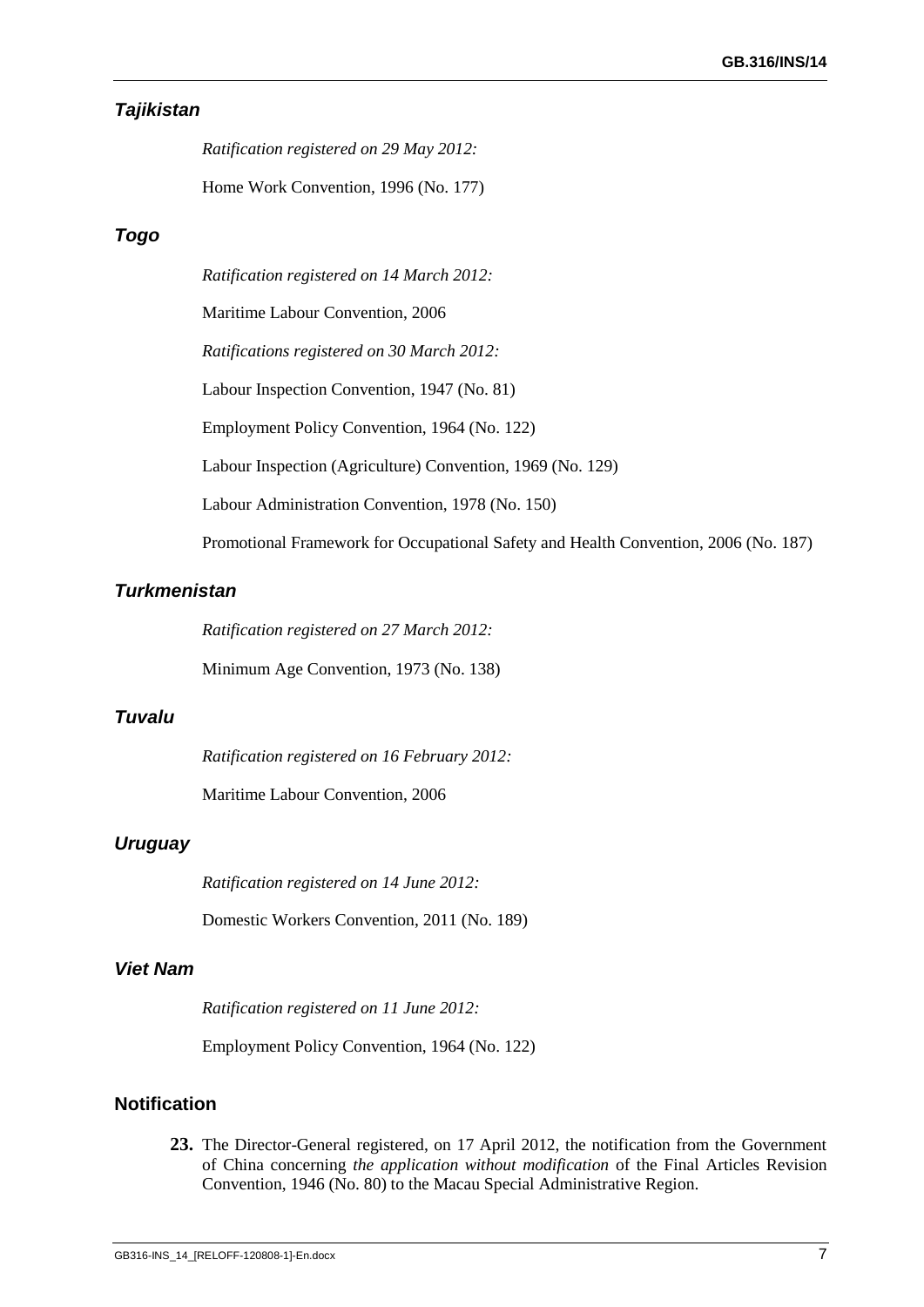## **Denunciation of Convention**

### *Philippines*

**24.** The Director-General registered on 27 February 2012, the denunciation by the Philippines of the Night Work (Women) Convention (Revised), 1948 (No. 89). The text of the communication concerning the denunciation by the Philippines of this Convention reads as follows:

> ... recommends the denunciation of ILO Convention No. 89 after establishing that it has become inconsistent with the Philippine Constitution, Republic Act No. 9710 (An Act Providing for the Magna Carta of Women), Republic Act No. 10151 (An Act Allowing the Employment of Night Workers, thereby repealing Articles 130 and 131 of Presidential Decree No. 442, As Amended, Otherwise Known as the Labor Code of the Philippines) and the UN Convention on the Elimination of All Forms of Discrimination Against Women (CEDAW) to which the Philippines is a party.

### **Entry into force of a Convention**

- **25.** Article VIII, paragraph 3, of the Maritime Labour Convention, 2006, adopted by the International Labour Conference at its 94th Session on 23 February 2006, provides that the Convention shall come into force 12 months after the date on which ratifications by at least 30 Members with a total share in the world gross tonnage of ships of 33 per cent have been registered.
- **26.** On 20 August 2012, the Director-General of the International Labour Office registered the ratifications by the Philippines and the Russian Federation of the Maritime Labour Convention, 2006. As the Convention has already been ratified by Antigua and Barbuda, Australia, Bahamas, Benin, Bosnia and Herzegovina, Bulgaria, Canada, Croatia, Cyprus, Denmark, Gabon, Kiribati, Latvia, Liberia, Luxembourg, Marshall Islands, Netherlands, Norway, Palau, Panama, Poland, Saint Kitts and Nevis, Saint Vincent and the Grenadines, Singapore, Spain, Sweden, Switzerland, Togo and Tuvalu, the criteria for the entry into force of the Convention have now been met and the Convention will accordingly come into force on 20 August 2013.

## **Ratifications/acceptances of the instrument for the amendment of the Constitution of the International Labour Organization, 1986**

**27.** Since the preparation of the document submitted to the 313th Session of the Governing Body, the Director-General has received the following acceptance of the instrument:

Mauritania acceptance 11 July 2012

**28.** The total number of ratifications and acceptances is now **97**, including two by States of chief industrial importance.  $\frac{1}{1}$ 

 $<sup>1</sup>$  As of the date of writing, an additional 27 ratifications/acceptances by member States, including</sup> three by States of chief industrial importance, were required for the instrument to enter into force.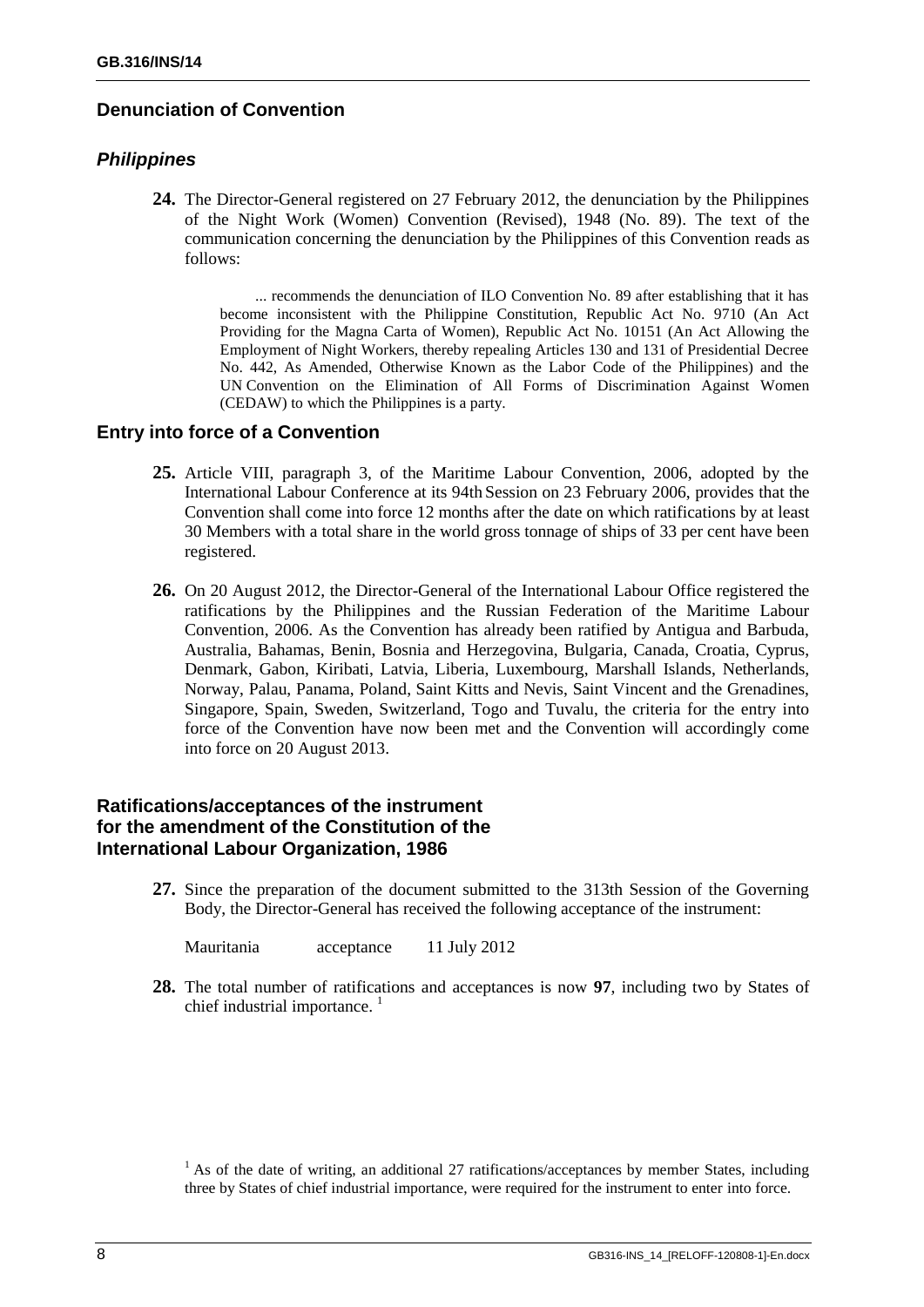## **Ratifications/acceptances of the instrument for the amendment of the Constitution of the International Labour Organization, 1997**

**29.** Since the preparation of the document submitted to the 313th Session of the Governing Body, the Director-General has received the following ratification of the instrument:

Solomon Islands ratification 13 April 2012

**30.** The total number of ratifications and acceptances is now **121**, including six by States of chief industrial importance.<sup>2</sup>

## <span id="page-12-0"></span>**IV. Internal administration**

**31.** Article 4.2(d) of the Staff Regulations states:

Vacancies in the Director and Principal Officer category shall be filled by the Director-General by transfer in the same grade, promotion or appointment. Such promotions or appointments, other than to vacancies in technical cooperation projects, shall be reported to the Governing Body with a short statement of the qualifications of the persons so promoted or appointed.

**32.** The following appointments and promotions are accordingly reported to the Governing Body:

#### **Mr Vinícius Carvalho Pinheiro (Brazil)**

Appointed Deputy Director of the ILO Office for the United Nations in New York (ILO-New York) and promoted to D.1 level with effect from 1 August 2012.

Born in 1971, Mr Pinheiro is an economist and holds a master's degree in Political Science from the University of Brasília. He specialized in public administration and public policies (National School of Public Administration, Brasília); and in evaluation of social programmes and projects (ILPES-ECLAC, Santiago de Chile). Mr Pinheiro taught in the Economics Department of the University of Brasília (1994–96) and has authored various articles on pensions and social protection.

Mr Pinheiro joined the ILO in 2005 as Social Protection Programme Officer at the ILO International Training Centre, Turin. In 2007, he was transferred to the Social Security Department (SEC/SOC) to support the implementation of capacity-building activities and also acted as Regional Coordinator for the Americas. From 2009 to 2012, Mr Pinheiro served in the Office of the Director-General. His main duties included advising the Director-General and the Executive Director on issues related to the Social Protection Sector, Gender, G20 and on the preparation of the Rio +20 United Nations Conference on Sustainable Development (NCSD). During this period, he also served as executive secretary of the Social Protection Floor Advisory Group (Bachelet Group).

Prior to joining the ILO, Mr Pinheiro was National Secretary for Social Security of Brazil (1999–2002) responsible for the design and implementation of Brazilian pension reform, including measures to increase coverage and strengthen the social protection

<sup>&</sup>lt;sup>2</sup> As of the date of writing, an additional three ratifications/acceptances by member States were required for the instrument to enter into force.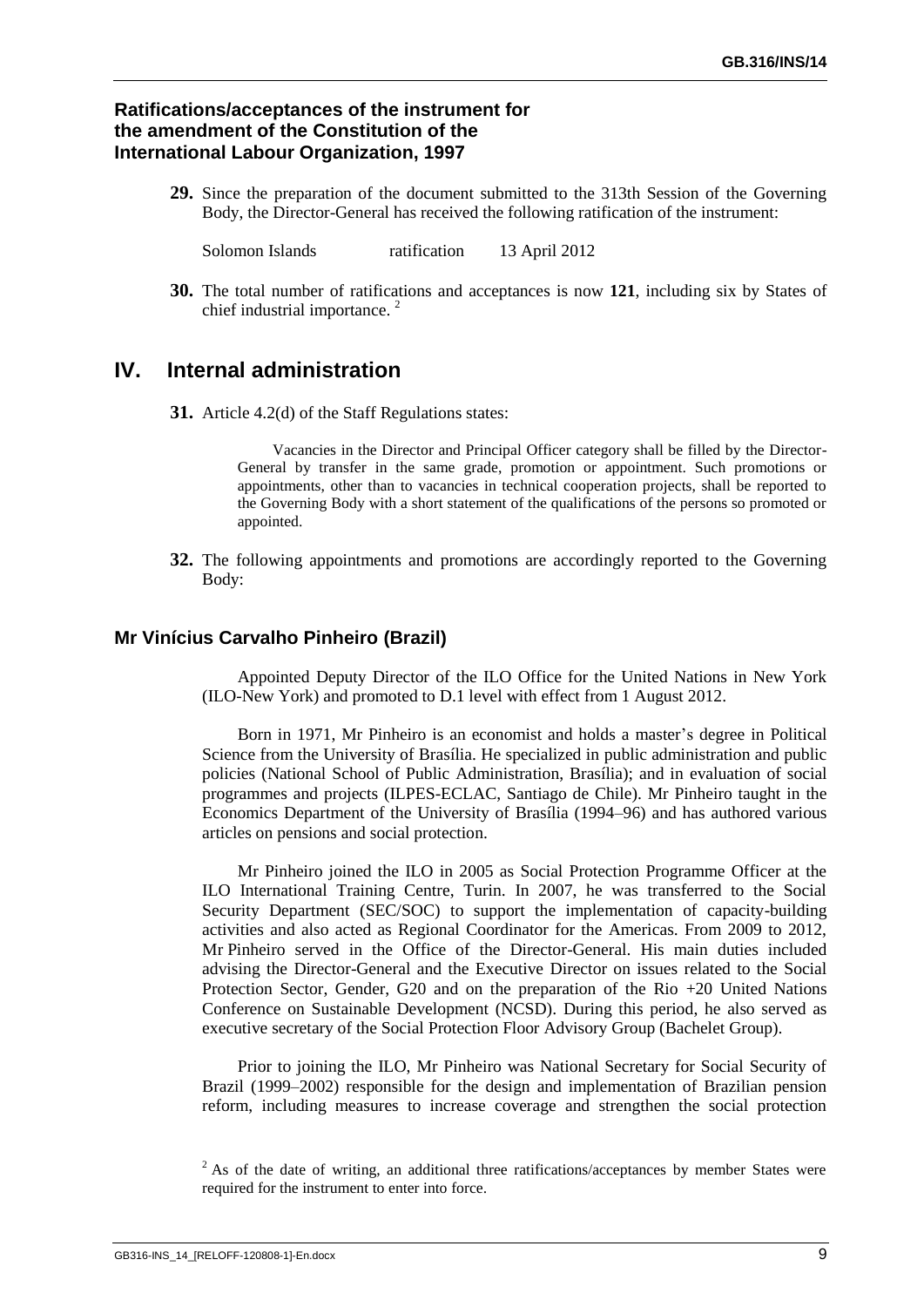system. During this period he acted as Vice-Minister and Interim Minister for Social Security and as Executive Secretary of the National Social Security Council. In 2001, Mr Pinheiro was elected Vice-President of the Inter-American Social Security Conference, based in Mexico City. Between 2002 and 2005 he was employed by the Organisation for Economic Co-operation and Development (OECD), in Paris, and provided consultancy services to the Inter-American Development Bank (IDB) and to the World Bank with relation to projects in Africa and Latin America.

#### **Mr Rafael Gijón von Kleist (Spain)**

Appointed Deputy Director of the Bureau for Employers" Activities (ACT/EMP), Social Dialogue Sector and promoted to D.1 level with effect from 1 June 2012.

Born in 1959, Mr Gijón von Kleist graduated in Economic and Business Science from Madrid Complutense University. He also studied law through the National Distance Education University (UNED) and holds diplomas in marketing management, foreign trade and European integration.

Since joining the ILO in 1993, Mr Gijón von Kleist has been Desk Officer in ACT/EMP for employers' organizations from the Latin American region.

Before entering the ILO, Mr Gijón von Kleist worked for the Spanish Confederation of Employers" Organizations (CEOE) as Director of the Spanish Office for Employer Relations and Assistant to the Director of International Relations. Prior to that, he worked as a consultant for headhunting activities for Esselfor Consulting. He began his professional career in 1984 as a market analyst in Montreal (Canada) for the Madrid Chamber of Commerce.

#### **Mr Frank Hagemann (Germany)**

Appointed Deputy Regional Director for the Arab States and Director of the ILO Decent Work Technical Support Team (DWT) for the Arab States in Beirut and promoted to D.1 level with effect from 15 May 2012.

Born in 1963, Mr Hagemann holds a masters in political science and was trained at Montreal University, Freie Universität Berlin and the German Development Institute.

Mr Hagemann joined the ILO in 1997. Prior to his current assignment, Mr Hagemann was Chief of Policy and Research at the ILO"s International Programme on the Elimination of Child Labour (IPEC) in Geneva. His work focused on aligning child labour policy with broader employment, social protection and education strategies. Particular emphasis was laid on research into the economics of child labour. Mr Hagemann also managed IPEC"s Statistical Information and Monitoring Programme on Child Labour (SIMPOC), which has carried out hundreds of child labour surveys around the world.

Prior to joining the ILO, he headed the entrepreneurship and employment promotion division of a large development consulting firm in Germany. His experience also includes several years as an expert on small enterprise development and employment policy in regional ILO teams in New Delhi and Bangkok, respectively, and a number of long-term research and advisory assignments in Indonesia and Benin.